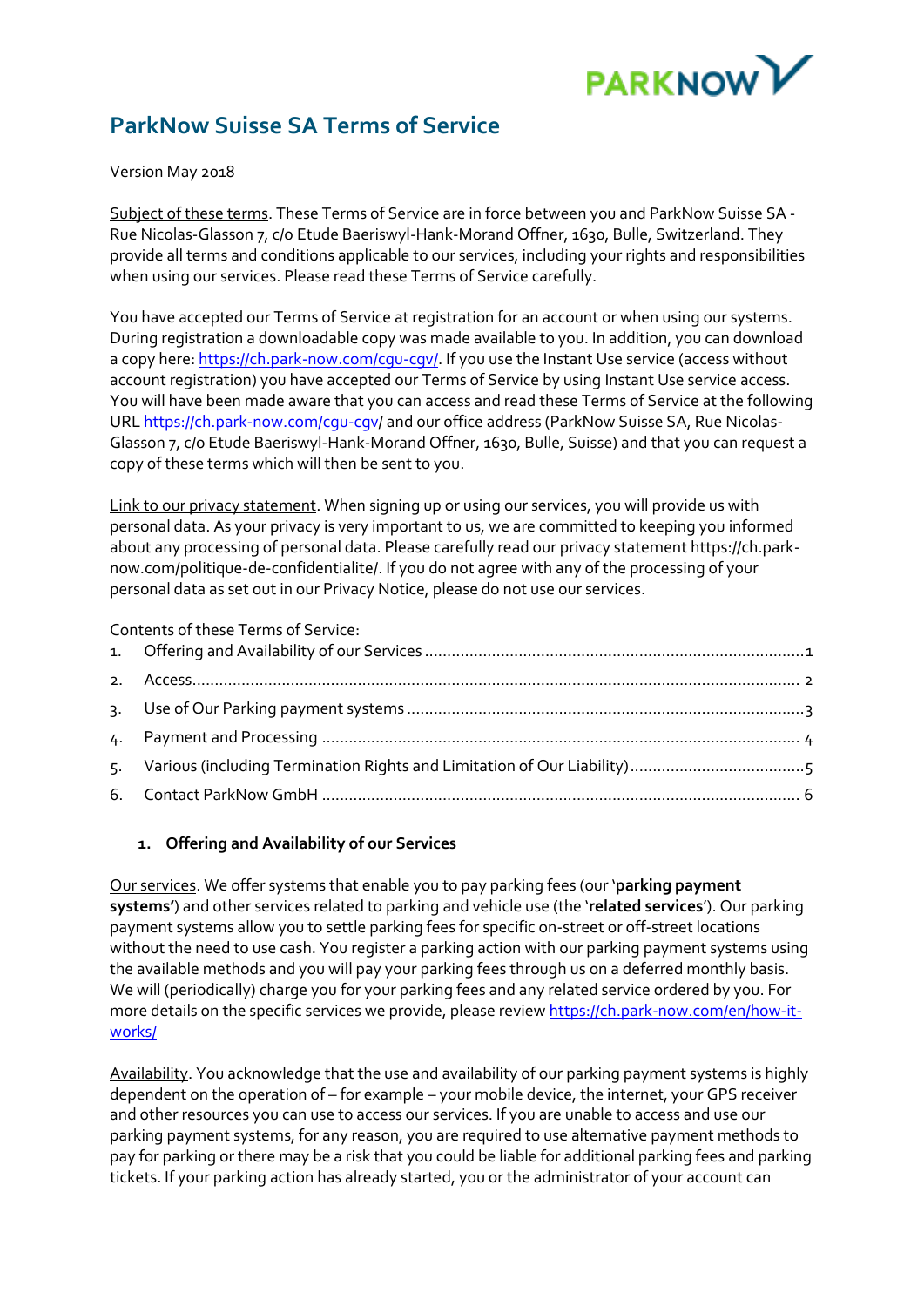

manage the parking action here: [https://account.park-now.com/.](https://account.park-now.com/) In case of any difficulties, please contact our helpdesk via <https://ch.park-now.com/en/contact/> or via email [assistance@park](mailto:assistance@park-now.com)[now.com.](mailto:assistance@park-now.com)

For the avoidance of doubt, we cannot ensure availability of our parking payment systems and related services. Neither can we ensure availability of a parking space.

Partners. Our parking payment systems and related services may be used in combination with services offered by public parking operators, private parking operators, and/or (other) partners. Such operators and partners will have their own terms of service and you will be required to accept their terms of service before use. We are not responsible nor liable for the services offered by such operators and partners.

Business or third party account. In the event you are using an account that was registered by an organisation, for instance your employer, or an other third party/person, these terms and conditions apply to you as an individual using our parking system (the '**sub user**'), as well as to the organisation or other party/person that registered and manages the relevant account (the '**administrator'**). The payment, payment method, late payment and refunds will be managed by the administrator. In addition, certain restrictions and limitations may apply in relation to the sub user's access and use of our parking systems, which access and use is (primarily) managed by the administrator.

The administrator is responsible and liable for the account and indemnifies us against all claims by its sub users in relation to the use of our services.

Please take note of the following: as sub user of an account that is administered by an organisation or an other person or party that acts as a business or on a professional basis, you are considered to use our services for purposes relating to trade, business, craft or profession.

#### <span id="page-1-0"></span>**2. Access**

Access. You can access our parking payment systems and related services via one of the tools made available to you, including – as far as applicable - our ParkNow app, the ParkNow web page, text messaging/SMS, interactive voice recognition (IVR) by telephone, mobile/in-car applications, access card or token, mobility card, and license plate recognition. A description of our tools, including instructions how to use them, can be reviewed her[e https://ch.park-now.com/en/how-it-works/](https://ch.park-now.com/en/how-it-works/) . Our tools are under continuous development and may be updated from time-to-time or discontinued. You must follow the tool instructions at all times and keep your tool up-to-date.

The ParkNow app has a single access function that allows you to access multiple accounts, for instance both a private account and a sub user (business) account as managed by the relevant administrator. Every time you start a parking action, you can elect which account should be charged for such parking action. The account that has been elected in connection with a parking action will also apply by default for the next parking action, unless otherwise elected. Please take note of the following: once a parking action has been started, the account that will be charged for such parking action and the relating invoice cannot be changed.

Registration. Access to our tools can be limited to registered accounts and such registration is subject to our approval. You are responsible for keeping your account information confidential and should not share your account information with anyone. A registered account is for your personal use only. You need to identify and authenticate yourself by entering your user name or mobile phone number in combination with a password or PIN, or by using touch ID, whatever is applicable,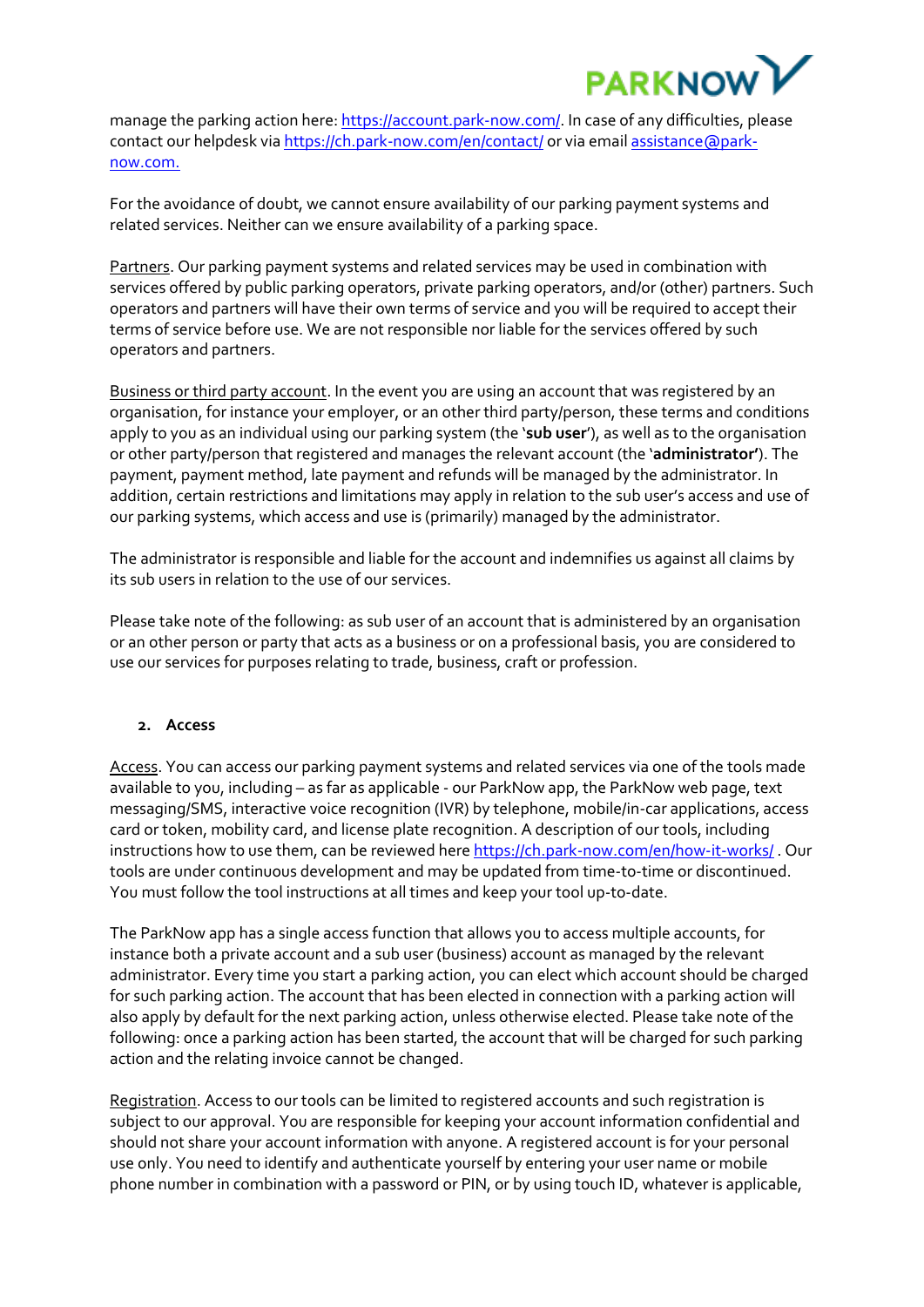

before you can start using our services and perform parking actions and related payments through your registered account.

Please take note of the following: You are responsible for providing us with correct account, registration and access details, which should be kept up-to-date continuously by you.

Materials. If applicable, we may provide you with an access card or token, mobility card, or a sticker for parking enforcement purposes or for access to certain parking locations. These materials remain our property. You are required to follow instructions for using the materials, as may be provided by us or the controller of a parking location (such as the relevant authorities). More information can be found here: [https://ch.park-now.com/en/how-it-works/.](https://ch.park-now.com/en/how-it-works/)

Please take note of the following: the registrant of the account is responsible and liable for all parking actions initiated with the account, also if the registrant authorised, permitted or otherwise made the account available for someone else to use.

## <span id="page-2-0"></span>**3. Use of Our Parking payment systems**

Parking rule compliance. You must observe and comply with (local) traffic and parking regulations and follow instructions from municipal police, administrative authorities, and off-street parking vendors at all times.

Parking locations. You can use our parking payment systems to pay for parking at the parking spaces and areas indicated by us on the following website: [https://ch.park-now.com/en/locations](https://ch.park-now.com/en/locations-parknow/)[parknow/.](https://ch.park-now.com/en/locations-parknow/) You cannot use our parking payment systems to pay for parking outside these locations. The parking locations may change from time-to-time. The parking location and associated service is provided to you by the respective public or private operator of the parking location concerned. Any questions or complaints about the location should be directed to such operator. We are not responsible nor liable for loss or damage to your vehicle or other properties while using the parking locations.

Parking actions. You can pay for parking at one of the parking locations by successfully registering your parking action with our parking payment systems. You can use one of the methods available in our tools to complete such registration, such as: start/stop, prepay of a specific duration or capture of vehicle movements by means of in/out methods. Successful registration requires confirmation of your parking action by our parking payment systems.

Please take note of the following: Additional instructions on how to register your parking action may be provided on-site at the parking location or provided by your administrator (if applicable). You are required to follow the instructions at all times.

Parking action details. You are responsible for providing all of the necessary and correct details for your parking action. Your parking action will be automatically processed on our parking payment systems on the basis of these details. The details you provide about your parking action are key for us to correctly process your parking fees. You alone are responsible for providing us with the correct details for your parking action and you will be responsible for paying any penalty charge or parking fee issued as a result of incorrect parking action details.

Please take note of the following: We are not responsible for verifying whether your parking action details are correct. We emphasize that you must read the instructions before you start using our parking payment systems, as incorrect use might lead to penalty charges, incorrect payments or other consequences.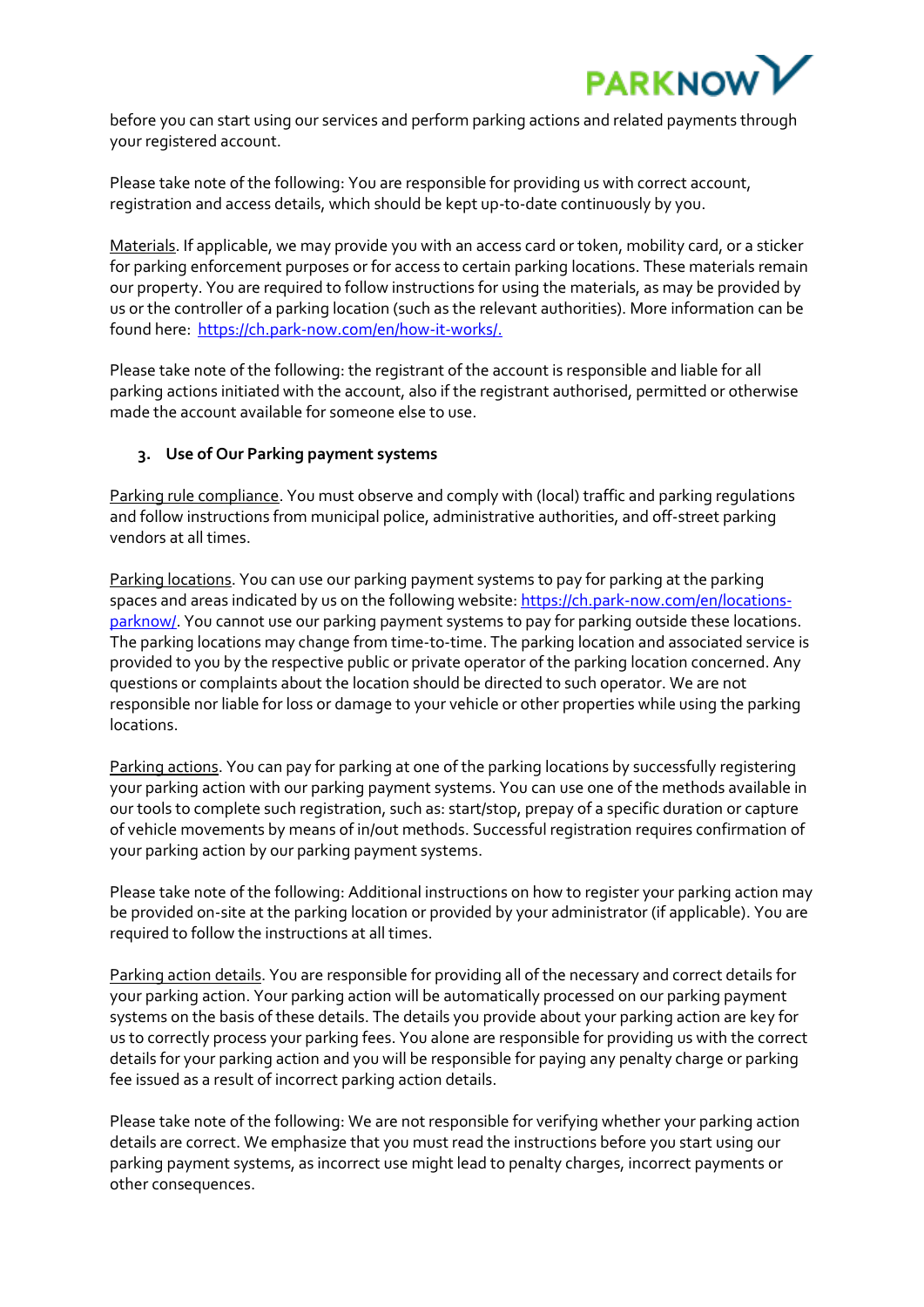

Reminders. If you choose to make use of reminders as part of our parking payment systems, we will automatically send you a notification to remind you of an ongoing parking action. The time period for such messages is of your choice. You may also choose to receive confirmation messages when your parking session is due to end. We emphasize that your parking action still remains your responsibility. You acknowledge that receipt of the reminder depends on the availability of your network and can be interrupted/delayed. Any additional costs relating to these reminders will be charged simultaneously with all other charges. A full description of our reminder system can be reviewed her[e https://ch.park-now.com/en/tariffs/.](https://ch.park-now.com/en/tariffs/)

# <span id="page-3-0"></span>**4. Payment and Processing**

Parking fees. The parking fees are set by the respective controller of the parking location. We have no control over the amount of these parking fees, which may change from time-to-time. You should not use our parking payment systems if you are eligible for certain parking fee arrangements or discounts offered by the parking location controller as these will not always be available in our parking payment systems.

Our fees. In addition to the relevant parking fees we will charge you our fees depending on your selection and use of our parking payment systems and the related services. Our fees may consist of a registration fee, a parking payment fee and/or a monthly subscription fee, a fee for related services and other fees applicable to our services, which we may change from time-to-time. For more details on the specific services and the applicable fees, please consult<https://ch.park-now.com/en/tariffs/> or your account, or - in case of a business or other third party/person account - please contact your administrator. You are responsible for all costs charged by third parties for accessing or using our services (such as telephone, sms or data charges applied by your mobile operator).

Payment method. You must select the payment method of your preference from the options we make available to you in our parking payment systems. A full description of the available payment methods can be reviewed her[e https://ch.park-now.com/en/tariffs/.](https://ch.park-now.com/en/tariffs/) When using our services, you accept that we automatically collect your parking fees and that your payments may be processed by a third party payment processor. You acknowledge that certain use of our parking payment systems requires a specific payment method, such as a payment through your telephone provider.

Payment. Depending on your selection and use of our parking payment systems and the related services, we will directly or periodically charge the parking fees and our fees, while using the payment method you have chosen. We are responsible for the correct execution of the payments and you are responsible for having adequate funds available to cover our fees. Your recent parking history, invoices, receipts and other transaction details can be found in your account on our services (except for Instant Use parking actions). We first receive payment from you before paying the applicable parking fees to the controller of the parking location concerned. Invoices cannot be disputed more than sixty days after notification of payment or a payment obligation (whichever occurs sooner), e.g. receipt or invoice, to the administrator that is using our services for purposes relating to its trade, business, craft or profession.

Late payment. If you do not pay the amounts due or instigate unwarranted chargeback requests, we are entitled to immediately suspend the provision of our services to you (without prejudice to our further statutory rights). You will be charged the statutory interest rate as from the date you are in default on your payment obligation.

Refunds. We are under no obligation to provide a refund or cancel parking actions submitted to our parking payment systems, unless there is a system error on our part. If you have any questions about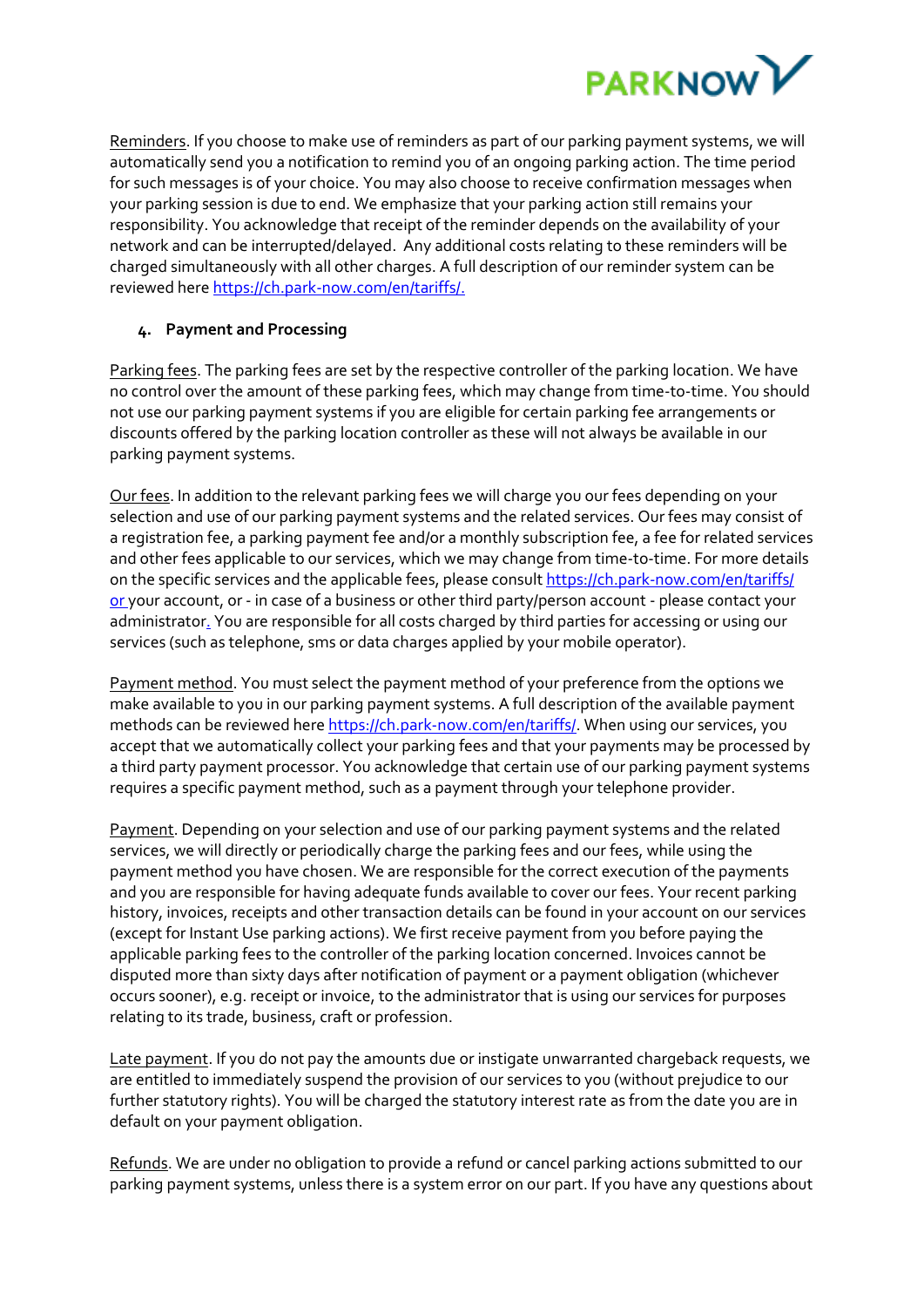

a parking action, please contact our helpdesk: <https://ch.park-now.com/en/contact/>or [assistance@park-now.com.](mailto:assistance@park-now.com)

# <span id="page-4-0"></span>**5. Various (including Termination Rights and Limitation of Our Liability)**

Term. Our agreement to provide the services based on these Terms of Service comes into effect upon successful registration of your account or use of our services. In the event of use of our Instant Use service, the agreement is effective as per your use of our parking payment systems. If you order services based on a monthly subscription fee or other monthly recurring costs, then such services can be terminated as per the end of a calendar month subject to one calendar month's prior written notice (unless otherwise agreed), by completing and sending the cancellation form that is accessible through the following link: [https://ch.park-now.com/en/cancellation-form/.](https://ch.park-now.com/en/cancellation-form/)

We may stop carrying our service as a whole or in parts by providing one month's prior written notice.

Non-compliance and abuse. We can immediately terminate or suspend this agreement in case you do not comply with your material responsibilities as set out in these Terms of Service or our documents referred to in these Terms of Service or abuse or manipulate our service. We will provide you with written notice if we choose to terminate or suspend our services. Please note that the following events will in any case qualify as events that trigger our right to immediately terminate or suspend our service:

- a) Reports of unauthorised or unusual credit card use associated with the personal account including, but not limited to, notice by the card issuing bank. This includes notices made by you to your credit card company that a transaction was unauthorised or your account compromised, and is done in order to protect you from further unauthorised use of your card;
- b) Abuse by you of the chargeback process provided by your issuing bank;
- c) Excessive levels of disputes or chargebacks;
- d) We have reasonable grounds to believe that you persistently fail to pay for parking or pay parking penalties;
- e) We are unable to verify or authenticate any information that you provide to us; or
- f) We believe that your account or activities pose a significant credit or fraud risk to us.

Please take note of the following: the above termination and suspension rights also apply in the event you are an administrator and one of the sub users fails to comply with the material responsibilities or abuses or manipulates our service.

Force majeure. In cases of force majeure—for instance disruptions in the telecommunication infrastructure (Internet), national unrest, mobilization, war, traffic closures, strikes, lockout, denialof-service attacks, distributed-denial-of-service attacks, disruption of operations, stagnation of supply, fire, flood or any other circumstances beyond our reasonable control, in which we are prevented from providing our services so that we cannot reasonably be required to fulfil the contract— our duty to perform ceases to apply.

Limitation of our liability. We are not liable for any loss of income, business or profits, or for any loss or damage that was not reasonably foreseeable at the time you entered this agreement or is an indirect or consequential loss or damage.

To the extent you are using our services for purposes relating to your trade, business, craft or profession, our liability for damage arising during the performance of our agreement is limited to the value of the service that we provided to you during which the damage occurred. To the extent